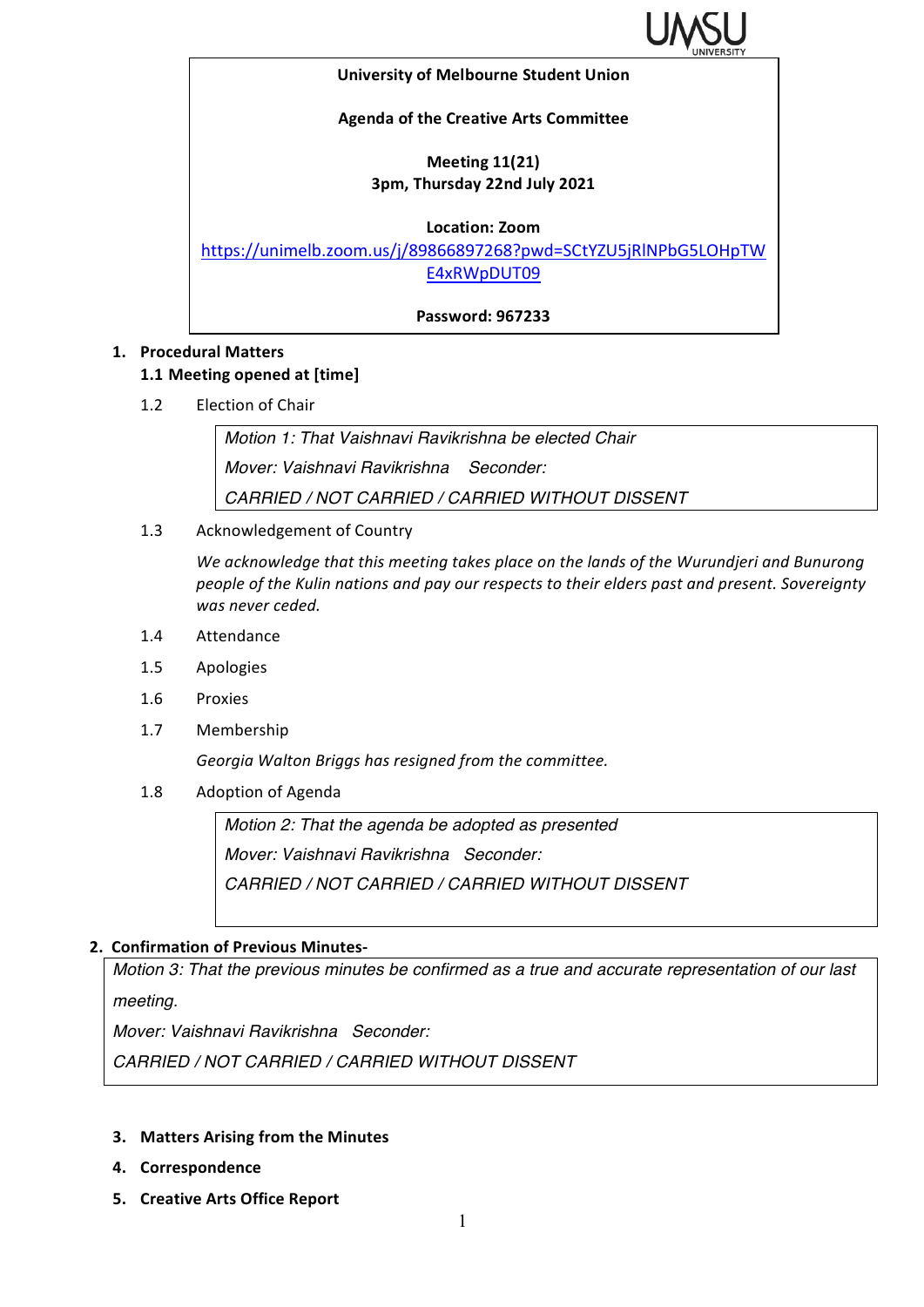Motion 6.1: To move \$200 from the Mudfest 2021 Budget line 'Production Costs' to the 'Marketing, Publicity & Archival' Mudfest 2021 Budget line, to cover promotional costs of boosting Mudfest Facebook events from Friday 23<sup>rd</sup> July – Friday 13th August 2021.

Mover: *Merryn Hughes* Seconder: CARRIED / NOT CARRIED / CARRIED WITHOUT DISSENT

Motion 6.2: To approve the spending of up to \$500 from the Mudfest Budget line 'Marketing, Publicity & Archival', to cover promotional costs of boosting Mudfest Facebook events from Friday  $23<sup>rd</sup>$  July – Friday 13th August 2021.

Mover: *Merryn Hughes* Seconder: CARRIED / NOT CARRIED / CARRIED WITHOUT DISSENT

Motion 6.3: To move \$5000 from the Mudfest 2021 Budget line 'Production Costs' to the 'Grants' Mudfest 2021 Budget line, to provide funds for a second grant round to support Mudfest artists transition to a digital mode of delivery.

Mover: *Merryn Hughes* Seconder: CARRIED / NOT CARRIED / CARRIED WITHOUT DISSENT

Motion 6.4: To approve the spending of up to \$8,510 from the Mudfest Budget line 'Grants', to provide funds for a second grant round to support Mudfest artists transition to a digital mode of delivery.

Mover: *Merryn Hughes* Seconder: CARRIED / NOT CARRIED / CARRIED WITHOUT DISSENT

# **7.** Motions not on Notice